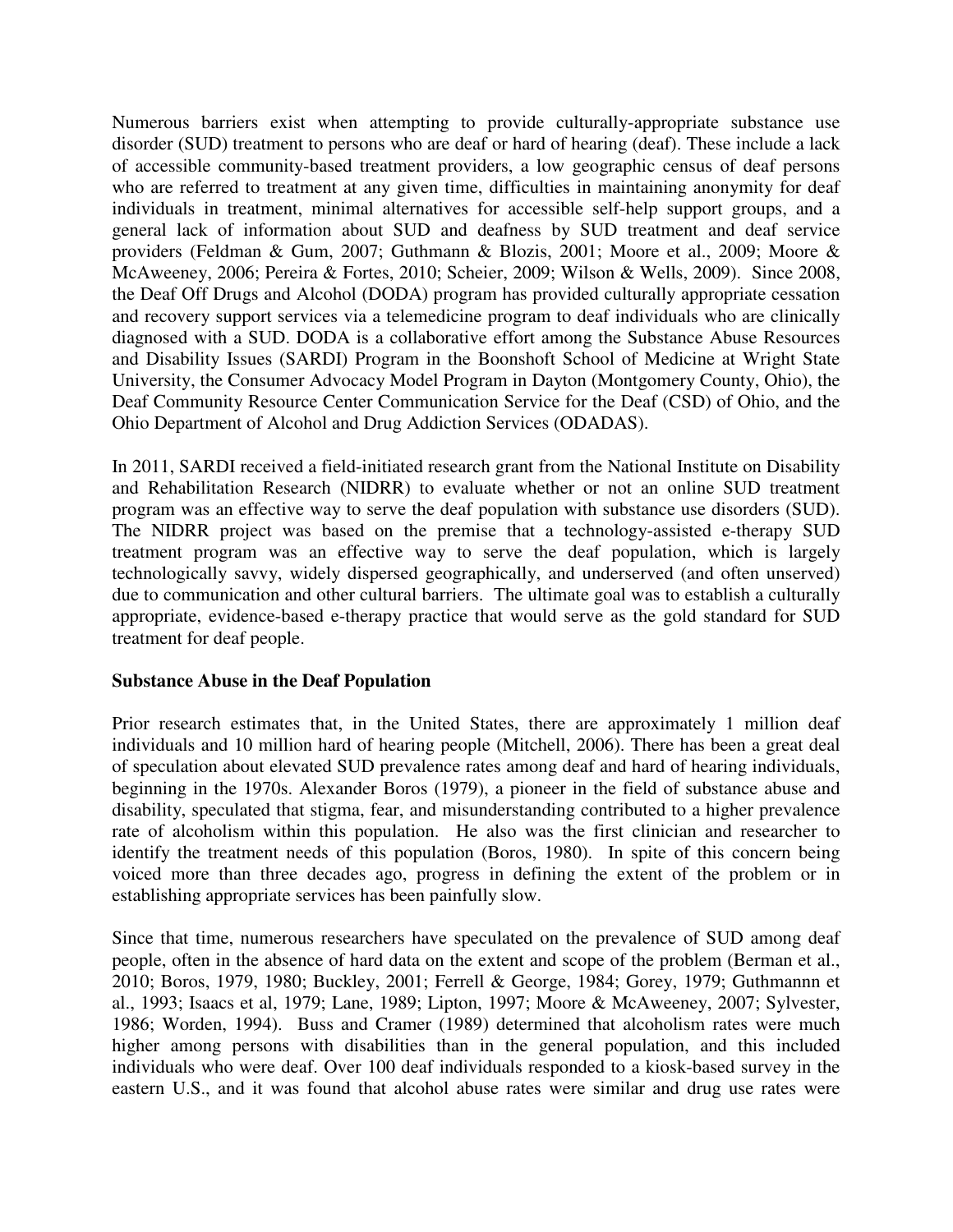lower in comparison to the general population (Lipton et al., 1997). More recently, Berman and colleagues surveyed over 800 deaf and hard of hearing high school students and found lifetime use rates for alcohol and other substances to be as high or higher than those for hearing youth (Berman et al., 2010, Guthmann, 2011). However, others have made the point that the subpopulation within the deaf community with the highest SUD prevalence rates are highly unlikely to respond to any surveys due to social isolation and language barriers (Guthmann, 1995).

Data on SUD treatment for persons who are deaf is difficult to extrapolate, in part because there have not been adequate discussions at the state and national levels about substance use disorder and the impact it has on individuals in the deaf community. It is speculated that a fear of social stigma about the co-occurrence of deafness and alcoholism is the reason (Boros, 1980; Rendon, 1992). Considering the few studies that have been done, it appears that substance abuse is a problem in the deaf community (Berman, et al., 2010; Boros, 1979, 1980; Buckley, 2001; Ferrell & George, 1984; Gorey, 1979; Guthmann & Sternfeld, 2013, Titus & Guthmann.; 2013, Guthmann, 2011; Guthmann, 1995; Guthmann et al., 1993; Isaacs et al, 1979; Kearns, 1989; Lane, 1989; Lipton, 1997; McCrone, 1994; Moore & McAweeney, 2006; Moore et al., 2009; Sylvester, 1986; Worden, 1994). Most professionals familiar with substance abuse and deafness identify a level of substance abuse that is at least equal to the traditional field estimate of 8% to 10% in the general population (Grant, et al, 1988; Moore & McAweeney, 2006). Despite increased need, deaf individuals have diminished access to substance use and mental health services due to numerous communication and cultural barriers (Guthmann & Graham, 2004; Pick, 2013; Pollard, 1998; Pollard & Barnett, 2009; Steinberg, Sullivan, & Loew, 1998).

## **The Case for Online Treatment and Recovery Services for Deaf Individuals with SUD**

Many deaf people are exceptionally attuned to technology, and many have experience using text messaging, email, and other visual forms of communication. (McCarthy, 2010; Power, Power, & Horstmanshof , 2007, Power, Power, & Rehling, 2007; Pray & Jordan, 2010; Wilson & Wells, 2009; Zazove, Meador, Derry, Gorenflo, Burdick, & Saunders, 2004). This is because new technologies are rapidly adopted by members of the deaf community in order to save time and have better communication access. Thus, deaf consumers are likely to accept technology-based products and would benefit greatly from visually delivered technological services. This means that in general, less time may be needed to provide training on using technology. For example, it takes less than an hour for the SARDI staff to train a new deaf Alcoholics Anonymous (AA) sponsor in how to use videoconferencing software. Moreover, it is the experience of SARDI staff that deaf consumers show a great deal of tenacity when they run into computer problems or other technology glitches; they typically continue to work with SARDI staff, even if it takes hours, to get the technology up and running again because they need the technology to communicate remotely. An important means of communication in the deaf community, when not person-toperson, involves the use of a videophone, Skype, FaceTime or other visual communication modalities that are usually dependent on an Internet connection.

This study was conducted to assess whether an online SUD treatment program, such as DODA, is an effective way to serve the deaf population with SUD. The outcomes for deaf consumers who receive online SUD treatment from DODA were compared to the outcomes for deaf individuals who receive culturally appropriate residential SUD treatment at the Minnesota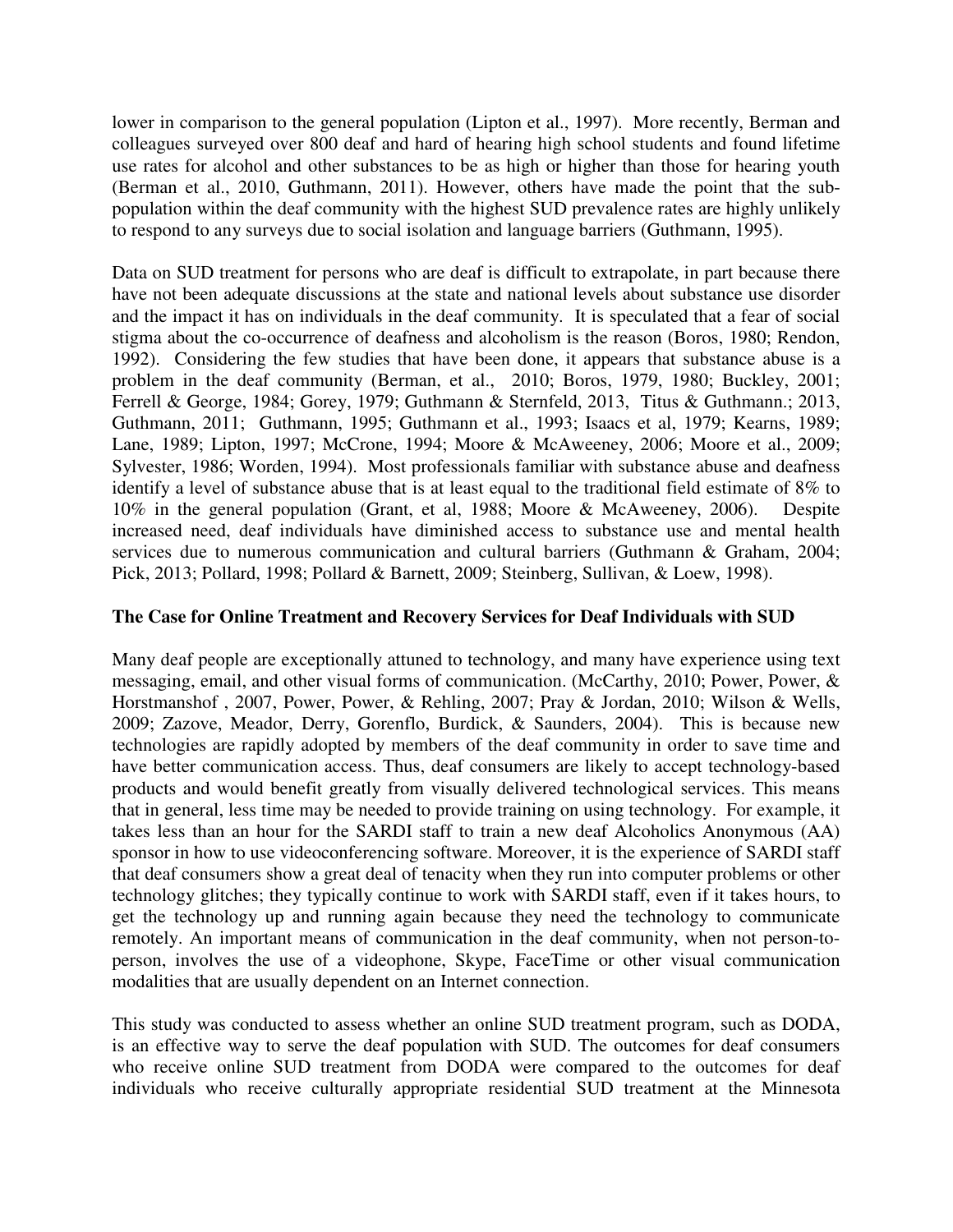Chemical Dependency Program for Deaf and Hard of Hearing Individuals (MCDPDHHI) or the Awakenings Program in California for deaf and hard of hearing individuals. MCDPDHHI is a specialized program for men and women designed to meet the communication and cultural needs of deaf and hard of hearing persons in SUD treatment. The program staffers at MCDPDHHI are fluent in American Sign Language (ASL) as well as knowledgeable about and sensitive to deaf culture, with treatment approaches modified to respect the linguistic and cultural needs of each individual. The program offerings include individual and group therapy, lectures, workshops, family therapy, recreational activities, grief group, comprehensive assessment services and aftercare planning. The program operates on a Twelve-Step philosophy and offers clients the opportunity to attend AA, Narcotics Anonymous or other Twelve-Step meetings within the facility as well as in the community. There are three levels of care offered for clients: Lodging Plus, which is residential and typically based on an average of 28 days with programming seven days a week; Outpatient, which is five days a week for six and half hours a day for a total of 20 days; and Phase II, which is required for local graduates of Lodging Plus or Outpatient and is 12 weeks in duration with programming scheduled one day per week for one and half hours. Awakenings is a fully accessible residential treatment program for people who are deaf or hard of hearing. Awakenings provides a 6- to 12-month residential treatment program delivered in ASL for Deaf men and women, and includes comprehensive needs assessment, individual and group counseling, treatment planning, case management, referrals, mental health therapy as needed, 12-Step peer support groups, recreational and social activities, discharge planning, and referral to permanent housing.

It was hypothesized that outcomes for consumers in the DODA program would not differ from outcomes for deaf individuals enrolled in specialized residential SUD treatment programs, which are more expensive than an outpatient program like DODA. The typical cost for outpatient SUD treatment is \$10,000 and residential SUD treatment ranges between \$20,000 and \$32,000, depending on the level of services needed. Thus, an effective online treatment program would not only address the barriers faced by deaf individuals with SUD, but also represent a significant savings for the consumer and society.

### **Method**

### **Participants**

The target population included deaf adults with SUD who were seeking treatment services at DODA and at two culturally appropriate residential treatment sites, in Minnesota (MCDPDHHI) and California (Awakenings Residential Program for the Deaf); the adults were invited to participate in this study before SUD treatment began. MCDPDHHI and Awakenings are designed to meet the communication and cultural needs of deaf and hard of hearing individuals in alcohol and drug abuse treatment. Programs like MCDPDHHI and Awakenings allow deaf substance abusers access to other deaf role models as well as counselors or psychologists who are either deaf or hearing and fluent in ASL. Specialized programs such as these also allow deaf people to be in programs with other deaf clients who share common, even cultural, experiences and can identify with each other.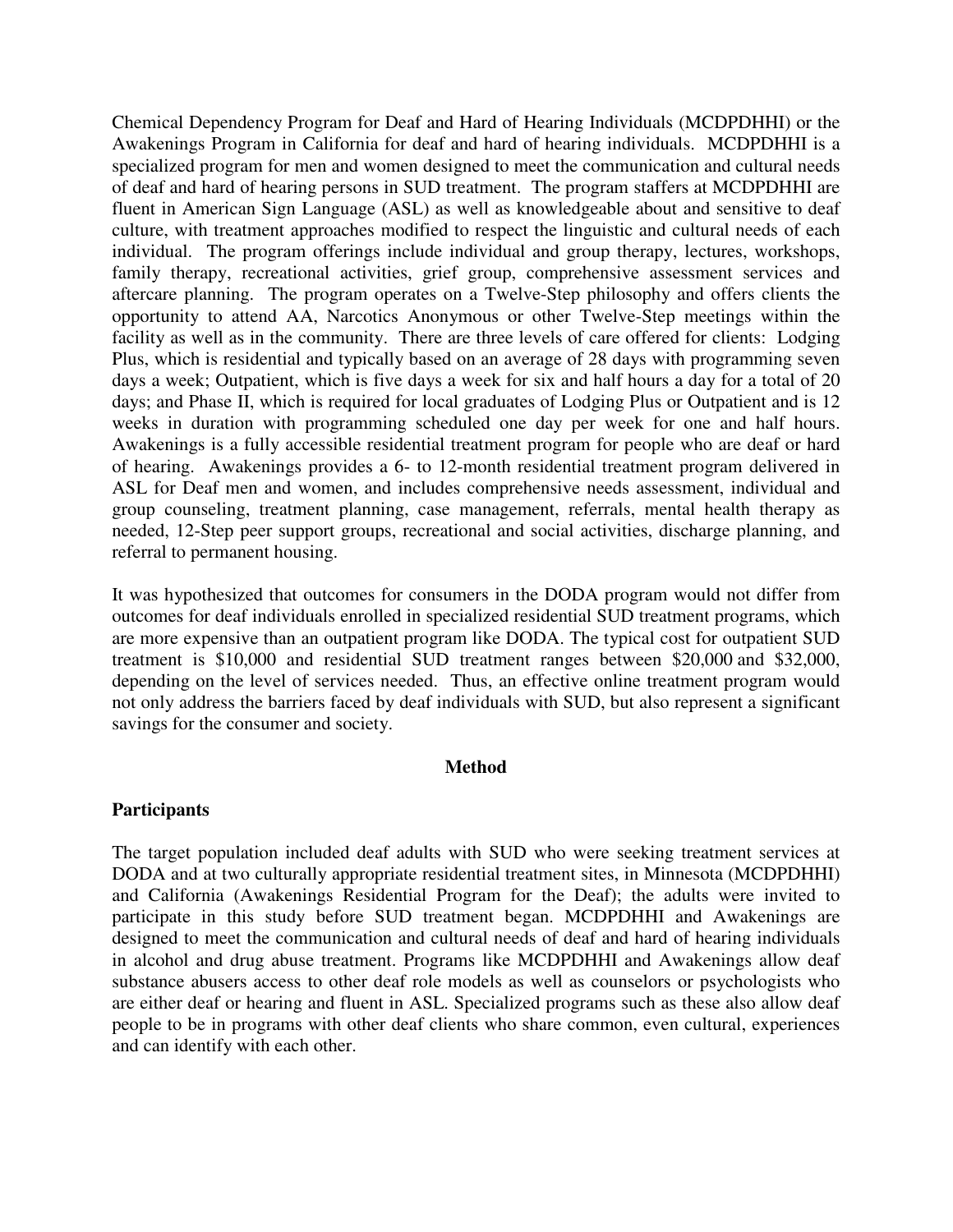A total of 95 deaf persons in treatment for SUD participated in this study: 42 in California (23 men, 28 women), 45 in Minnesota (28 men, 17 women), and 8 in Ohio (6 men, 2 women). In California, 12% were Native American, 5% were Asian, 10% were African American, and 73% were Caucasian. In Minnesota, 4% were Native American, 11% were African American, and 85% were Caucasian. In Ohio, 12.5% were African American, and the rest were Caucasian. Due to privacy concerns, no data were collected regarding the severity of each participant's addiction, although data regarding alcohol and drug use from the Addiction Severity Index was collected at baseline.

This study was approved by the Institutional Review Board at Wright State University. Each participant was asked to sign an informed consent document that was translated into ASL before enrollment in the study. All were treated in accordance with the ethical principles of the American Psychological Association.

### **Instruments**

DODA's effectiveness was analyzed using five outcome measures: the Substance Abuse Screener in American Sign Language (SAS-ASL), Satisfaction with Life Scale (SWLS), Rosenberg Self-Esteem Scale (RSES), Beck Depression Inventory (BDI), and items on past 30 day substance use from the alcohol/drug portion of the Addiction Severity Index (ASI). All measures were administered before SUD treatment and six months after SUD treatment began.

**Substance Abuse Screener in American Sign Language (SAS-ASL).** This is the only SUD screening instrument that has been validated for use with the deaf. This 30-item instrument is a self-report screening instrument used to identify if adult deaf individuals have a high or low probability of being clinically diagnosed with a substance use disorder (Guthmann & Moore, 2007; Titus & Guthmann, 2010, Guthmann et al., 2012).

**Addiction Severity Index (ASI).** This diagnostic instrument has been demonstrated to validly and reliably measure outcomes associated with SUD in several populations (Butler, Budman, Goldman, Newman, Beckley, Trottier, & Cacciola, 2001; Leonhard, Mulvey, Gastfriend, & Shwartz, 2000; McLellan, Luborsky, O'Brien, & Woody, 1980; Moos, Finney, Federman, & Suchinsky, 2000; Rosen, Henson, Finney, & Moos, 2000); it has not been validated for use with deaf clients. For this study, the ASI was not used as a complete instrument. Instead, the chosen questions on the drug/alcohol use scale asked about substance use in the past 30 days (Questions D1 to D13).

**Satisfaction with Life Scale (SWLS).** This scale is a valid and reliable measure of happiness developed by Diener and colleagues (Diener, Emmons, Larsen & Griffin, 1985) and has been translated into ASL. SWLS is brief (five-item) and can be administered in interview, written, or Internet formats. The reliability and validity of this scale has been reported for deaf populations by a number of investigators (Gilman, Easterbrooks, & Frey, 2004; Harris, Anderson, & Novak, 1995; Hintermair, 2008; Leigh, 2009).

**Rosenberg Self Esteem Scale (RSES).** This 10-item, easy-to-score scale is the most widely-used self-esteem measure in social science research, and has been used with deaf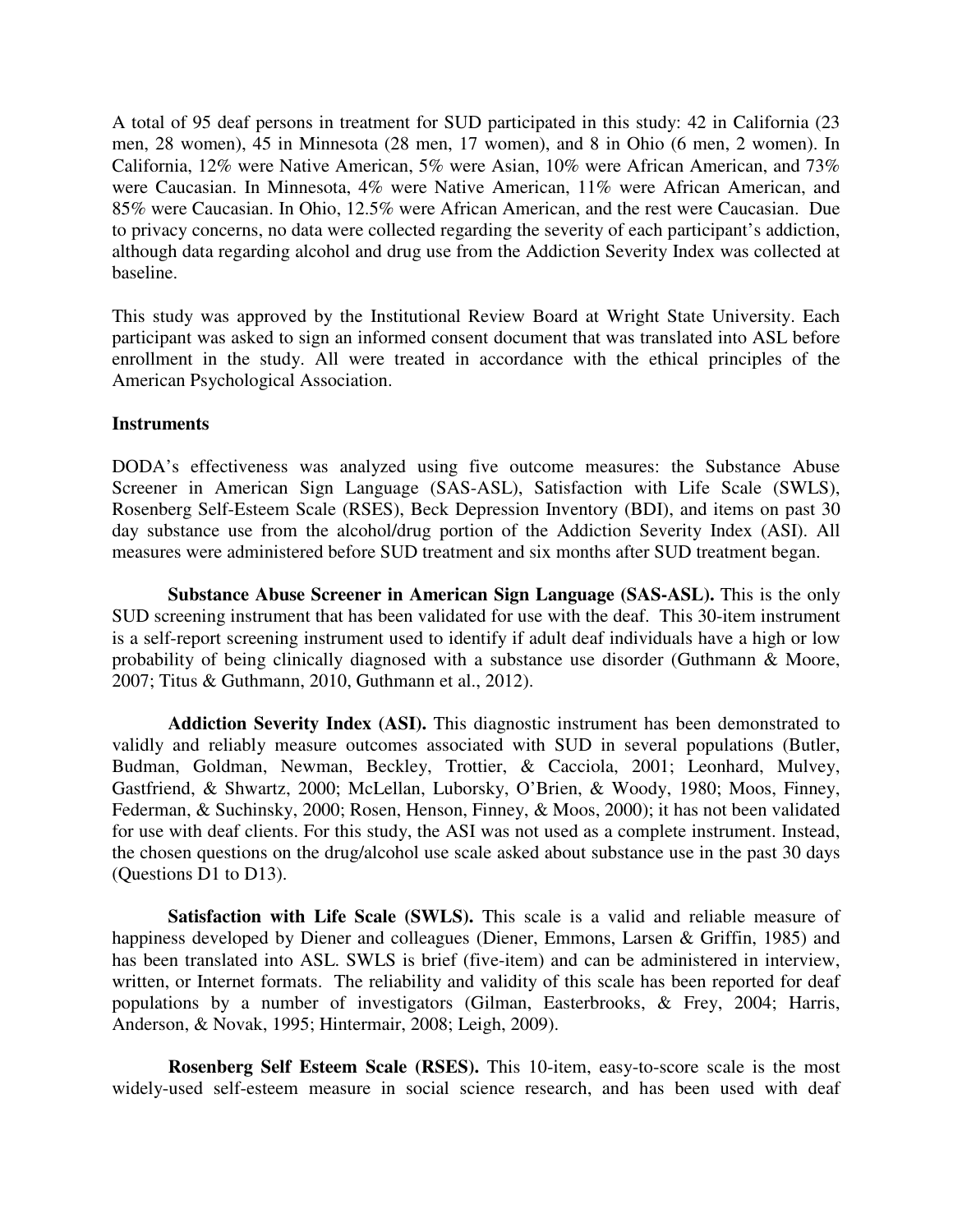individuals. The scores on the RSES range from  $0 - 30$ , with scores between 15 and 25 considered to be in the normal range and scores below 15 suggesting low self- esteem. Numerous studies have validated its use in deaf populations (Bat-Chava, 1993, 1994; Crowe, 2002; Edwards & Crocker, 2008; Singelis, Bond, Sharkey, & Lai, 1999).

**Beck Depression Inventory (BDI).** This 21-item self-report inventory permits measurement of the severity of depression and is one of the most widely used depression scales in healthcare settings for research and clinical purposes. Like the SWLS and RSES, graduate students working on thesis projects have translated the BDI-II into ASL for use with the deaf population, but to date, it has not been validated for use in this population (Leigh, Robins, & Welkowitz, 1988; Watt & Davis, 1991; Wilson & Wells, 2009; Yin, 2000).

# **Procedure**

Prior to the start of SUD treatment, each participant completed the five selected instruments (SAS-ASL, SWLS, RSES, BDI and selected questions taken from the ASI in the format that the participant preferred (in English or ASL, written or signed, remote or in person). Six months after the start of SUD treatment, each participant was again asked to complete the five instruments in the format of their choosing. Some participants were still in treatment at that point, some had completed their treatment while others had dropped out of treatment. The intake and six-month follow-up scores on the five selected outcome scales were compared between deaf participants enrolled in the online DODA program and deaf participants receiving SUD services in specialized residential treatment settings for deaf individuals in an effort to determine whether the e-therapy DODA program was more or less effective than in-patient specialized SUD treatment for deaf individuals. Thus, a quasi-experimental design was utilized to compare the outcome measures obtained, pre-treatment and six months after the start of treatment, from deaf consumers at DODA with the same measures obtained from deaf clients receiving culturallyappropriate residential SUD treatment in CA and MN.

## **Results**

A 3 x 2 (Site x Time) analysis of variance (ANOVA) was conducted for each of the five outcome measures, comparing the pre-enrollment scores with the six-month follow-up scores for the three sites (DODA, MCDPDHHI, and Awakenings). Because of the small sample size in the DODA program, the effects of age, gender, and race of the participants on outcomes was not analyzed.

For the SWLS measure, a significant difference between pre-enrollment and follow-up scores was detected overall for all sites ( $F = 6.58$ ,  $p = .017$ ), with participants reporting significantly more satisfaction with life at follow-up that at pre-enrollment. However, no significant difference between sites ( $F = 0.27$ , n.s.) and no significant interaction between Site and Time ( $F = 0.89$ , n.s.) was found.

For the RSES measure, the ANOVA revealed a significant pre-post difference in RSES scores (*F*  $= 11.75$ ,  $p = .002$ ), but no significant difference between sites ( $F = 0.10$ , n.s.) and no significant interaction between Site and Time  $(F = 1.21, n.s.)$ . Participants reported significantly higher levels of self-esteem at follow-up compared to pre-enrollment.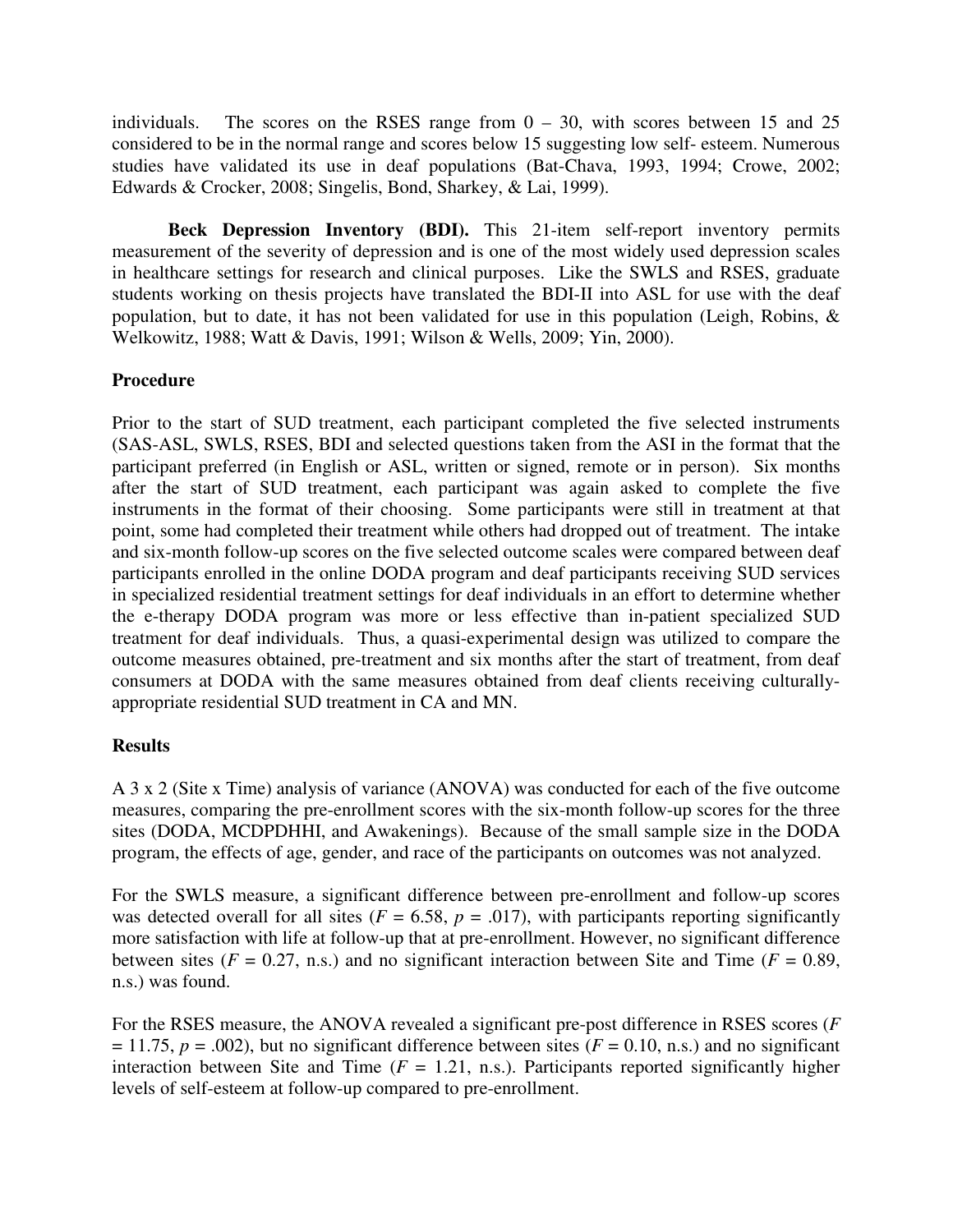Similarly, with the BDI, depression scores were significantly lower at follow-up compared to pre-enrollment for all participants ( $F = 5.01$ ,  $p = .034$ ). No significant difference between sites ( $F = 5.01$  $= 0.64$ , n.s.) and no significant interaction between Site and Time ( $F = 1.40$ , n.s.) was found.

The ANOVA for SAS-ASL revealed a nearly significant pre-post difference in SAS-ASL scores  $(F = 3.93, p = .059)$  but no significant differences between sites  $(F = 2.79, n.s.).$ 

For the ASI, only data from the questions that asked for alcohol or drug use in the last 30 days (taken from questions D1 to D13) were analyzed. For most drugs, very few of the participants used those substances. For example, only 10% of the participants reported using opioids including heroin, and 16.7% abused methamphetamines or amphetamines; these numbers were too small for statistical analyses. With respect to alcohol intake, 66.7% of participants from Minnesota, 88.2% of participants from California, and 67.7% of DODA participants reported no alcohol intake in the past 30 days at follow-up ( $X^2 = 1.99$ , n.s.), suggesting that the online DODA program was as effective as the residential programs in reducing alcohol use.

### **Discussion**

SUD treatment outcomes for deaf consumers who received treatment online in the DODA program did not differ from outcomes for deaf consumers in traditional, culturally appropriate inpatient treatment programs. This suggests that the online DODA program may be an effective option to use for some deaf clients. However, the absence of a significant difference in outcomes between DODA and residential SUD treatment consumers may be due to the lack of power (small *n* in the DODA group).

The most difficult problem to overcome in this study was the low incidence of deaf individuals with substance use disorders (SUD) in Ohio who were eligible for treatment in DODA. Persons eligible for treatment at the DODA program were restricted primarily to those persons eligible for Medicaid. In the three years of the project, only eight deaf consumers received SUD treatment in the DODA program. This severely limited the ability to collect data with enough power to test the effectiveness of the DODA program compared to in-patient SUD treatment programs for deaf individuals. To address the issue of low incidence of deaf consumers with SUD, program staff contacted referral sources across the state of Ohio on a daily basis to recruit deaf consumers in need of SUD treatment services. Because online SUD treatment services are offered, deaf consumers from anywhere in the state of Ohio could utilize DODA treatment and recovery services. However, due to the small numbers of deaf individuals who were eligible for Medicaid, the DODA program continued to have a small number of clients accessing the services.

The low density of deaf individuals in most geographic areas is a problem for many agencies that attempt to establish specialized programs for deaf consumers with SUD. It would be impossible to sustain a treatment program that serves less than ten deaf individuals over the course of three years. Fortunately for SARDI, its clinical arm serves consumers with a wide range of disabilities, and its counselors who are fluent in ASL (and who prefer to work with deaf consumers) are able to provide treatment and recovery services to consumers who are not deaf.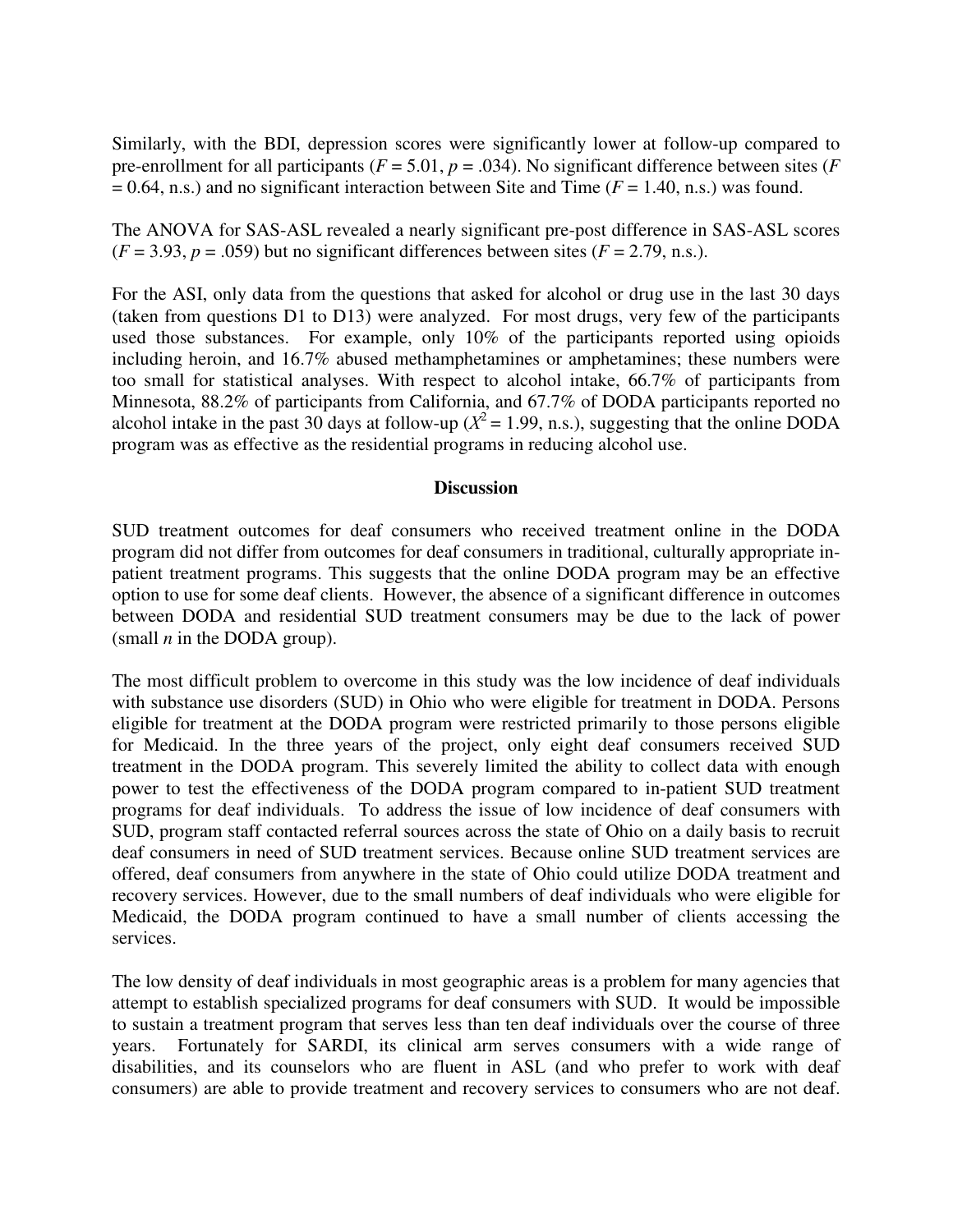The ability to provide behavioral health services online to deaf individuals anywhere across the state enables the DODA program to reach a population of deaf consumers who might not be able to receive linguistically and culturally appropriate services in their own communities.

The decision to use a comparison group of deaf clients in residential treatment was made because the goal of the project was to learn if DODA is as effective than a more expensive residential treatment program designed for the deaf. A potential confound is that patients in residential treatment may have more serious addiction problems than those in out-patient treatment. However, SUD treatment is treated differently by states. In Ohio, the treatment philosophy is "least restrictive environment," which means that out-patient SUD treatment is given to all but those most in need (those most in need are referred for inpatient services). In the Minnesota and California programs, the philosophy is that the best treatment approach to use for deaf persons with SUD is in a specialized residential program where treatment is culturally appropriate and communication is in ASL. Thus, both the clients in the deaf residential programs and the Ohio consumers at DODA receive culturally appropriate services in ASL. It was judged that a comparison group of deaf individuals in Ohio receiving traditional SUD treatment would not be appropriate because they would not receive adequate language accommodation in traditional SUD treatment programs. Therefore, participants in this research project were from two different populations, deaf individuals in Ohio who receive SUD treatment from DODA and deaf individuals who receive residential SUD treatment in Minnesota or California.

A larger study involving more states and more treatment sites that are utilizing e-therapy, especially sites less dependent on Medicaid funding, needs to be conducted. However, very few other online SUD treatment and recovery services are available nationally. The DODA program is limited to residents in the state of Ohio, given licensing laws for counselors, psychologists, and psychiatrists. Even so, DODA's online 12-Step recovery program (available at http://medicine.wright.edu/citar/sardi/deaf-off-drugs-and-alcohol), which features AA and NA recovery meetings in ASL, is open to deaf individuals residing anywhere in the nation.

# **Contact Information:**

Deb Guthmann, Ed.D Wright State University SARDI Boonshoft School of Medicine 3171 Research Blvd. Dayton, OH 45420-4006 (925) 788-2852 dguthmann@aol.com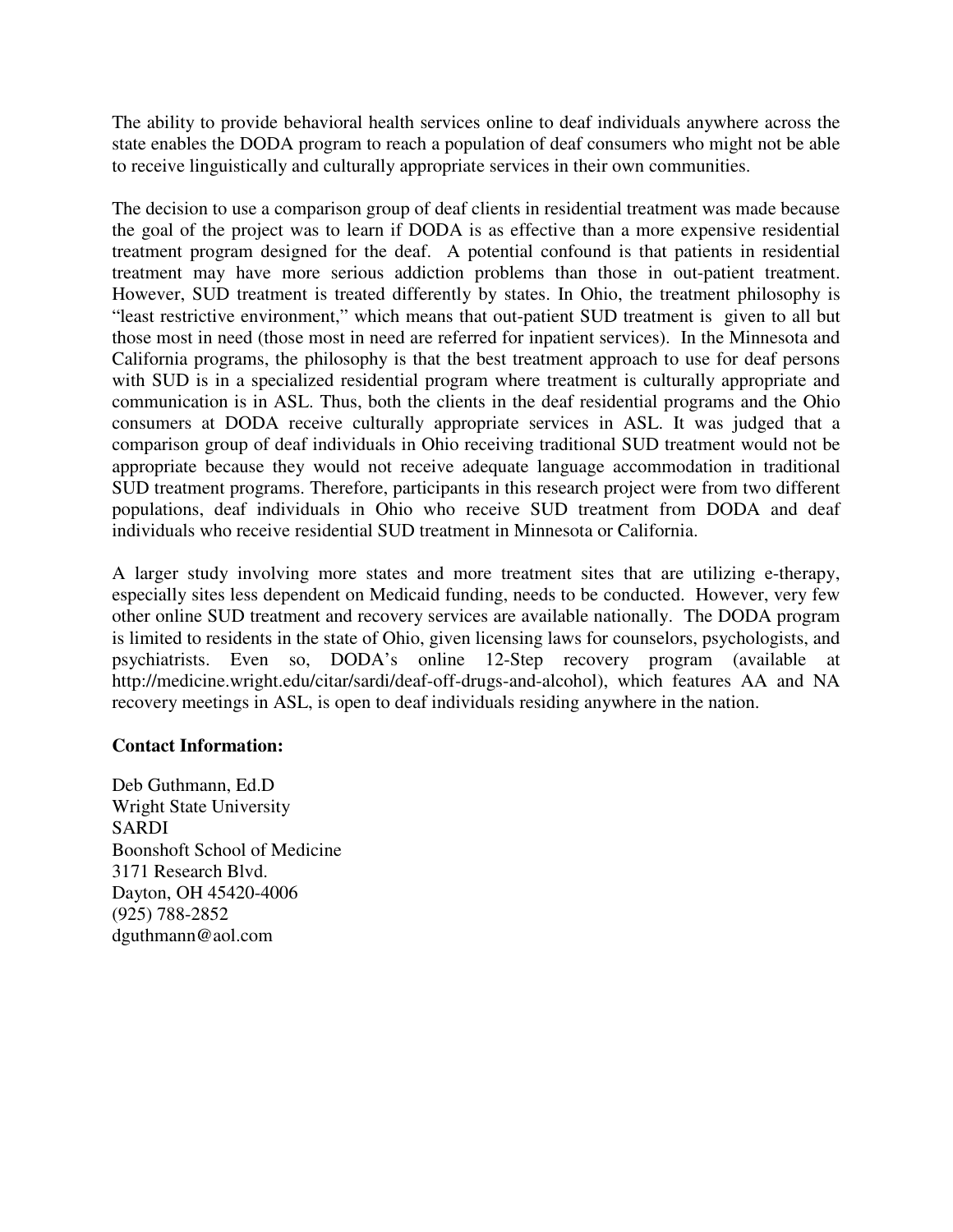#### **References**

- Bat-Chava, Y. (1993). Antecedents of self-esteem in deaf people: A meta-analytic review. *Rehabilitation Psychology, 38*, 221-234.
- Bat-Chava, Y. (1994). Group identification and self-esteem of deaf adults. *Personality and Social Psychology Bulletin, 20*(494-502), 494.
- Berman, B. A., Streja, L., & Guthmann, D.S. (2010). Alcohol and other substance use among deaf and hard of hearing youth. *Journal of Drug Education, 40*(2), 99-124.
- Berman, B. A., Guthmann D. S., Crespi C. M., Liu W. (2011) Developing and testing of an Antitobacco school-based curriculum for deaf and hard of hearing youth. *American Annals of the Deaf, 155*(5), 592-604.
- Boros, A. (1979). The role of action research in services for the deaf alcoholics. *Journal of Rehabilitation for the Deaf, 12*(4), 1-5.
- Boros, A. (1980). Alcoholism intervention for the deaf. *Alcohol Health & Research World, 8*(2), 26-30.
- Buckley, K., & Padwa, L. (2001). *If you could hear what I see: Lessons about life, luck, and the choices we make.* New York, NY: Dutton.
- Buss, A., & Cramer, C. (1989). *Incidence of alcohol use by people with disabilities: A Wisconsin survey of Persons with a disability.* Madison, WI: Office of Persons with Disabilities.
- Butler, S. F., Budman, S. H., Goldman, R. J., Newman, F. L., Beckley, K. E., Trottier, D., & Cacciola, J. S. (2001). Initial validation of a computer-administered Addiction Severity Index: the ASI-MV*. Psychology of Addictive Behaviors, 15*, 4-12**.**
- Crowe, T. (2002). Translation of the Rosenberg Self-Esteem Scale into American Sign Language: A principal components analysis. *Social Work Research, 26*, 57-63.
- Diener, E., Emmons, R. A., Larsen, R. J., & Griffin, S. (1985). The Satisfaction With Life Scale. *Journal of Personality Assessment, 49*(1), 71-75.
- Edwards, L., & Crocker, S. (2008). *Psychological processes in deaf children with complex needs: An evidence-based practical guide*. London, UK: Jessica Kingsley Publishers.
- Feldman, D. M., & Gum, A. (2007). Multigenerational perceptions of mental health services among Deaf adults in Florida. *American Annals of the Deaf, 152*(4), 391-397.
- Ferrell, R., & George, J. D. (1984). One community's response to alcohol problems among the deaf community. *Journal of Rehabilitation for the Deaf, 18*(2), 15-18.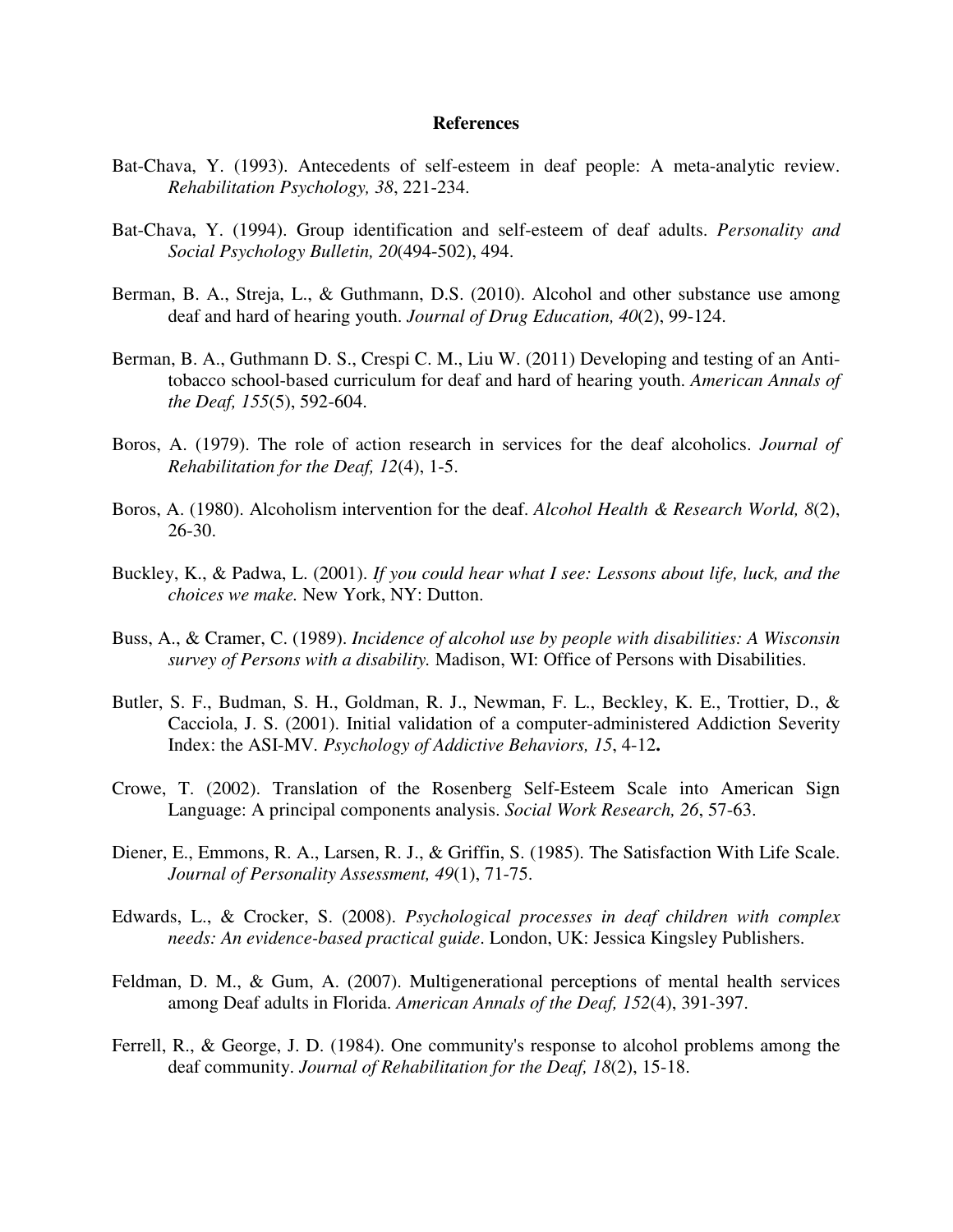- Gilman, R., Easterbrooks, S. R., & Frey, M. (2004). A Preliminary Study of Multidimensional Life Satisfaction among Deaf/Hard of Hearing Youth across Environmental Settings. *Social Indicators Research, 66*(1-2), 143-164.
- Gorey, J. (1979). Rational alcoholism services for hearing impaired people. *Journal of Rehabilitation for the Deaf, 12*(4), 6-8.
- Grant, B., Harford, T., Chou, P., Pickering, R., Dawson, D., Stinson, F., et al. (1991). Epidemiologic Bulletin No. 27: Prevalence of DSM-IIIR alcohol abuse and dependence: United States, 1988. *Alcohol Health Research World, 15*(1), 91-96.
- Guthmann, D. (1995). An analysis of variables that impact treatment outcomes of chemically dependent deaf and hard of hearing individuals (Minnesota Reports Evaluative). Retrieved from ERIC database. (ED396194)
- Guthmann, D., & Blozis, S.A. (2001). Unique issues faced by deaf individuals entering substance abuse treatment and following discharge. *American Annals of the Deaf, 146*, 294-303.
- Guthmann, D., & Graham, V. (2004). Substance abuse: A hidden problem within the D/deaf and hard of hearing communities. *Journal of Teaching in the Addictions, 3*(1), 49-64.
- Guthmann, D., Lybarger, R., & Sandberg, K. (1993). Providing chemical dependency treatment to the deaf or hard of hearing mentally ill client. *Journal of American Deafness and Rehabilitation, 27*(1), 1-15.
- Guthmann, D., & Moore, D. (2007). The Substance Abuse in Vocational Rehabilitation-Screener in American Sign Language (SAVR-S-ASL) For Persons Who Are Deaf. *Journal of American Deafness and Rehabilitation Association, 41*(1), 9-16.
- Guthmann, D., Lazowski, L. E., Moore, D., Heinemann, A. W., & Embree, J. (2012) Validation of the Substance Abuse Screener in American Sign Language (SAS-ASL). *Rehabilitation Psychology*, *57*(2): 140-148.
- Guthmann, D. (2011) What to consider when deaf individuals have substance abuse issues. *Paradigm Magazine*, *16*(1), 20-22.
- Guthmann, D., & Sternfeld, C. (2013). Substance abuse treatment and recovery: adaptations to best practices when working with culturally deaf persons. In N. S. Glickman (Ed.), *Deaf Mental Health Care.* New York, NY: Routledge.
- Harris, J., Anderson, J., & Novak, R. (1995). An outcomes study of cochlear implants in deaf patients. *Archives of Otolaryngol Head and Neck Surgery 121*, 398-404.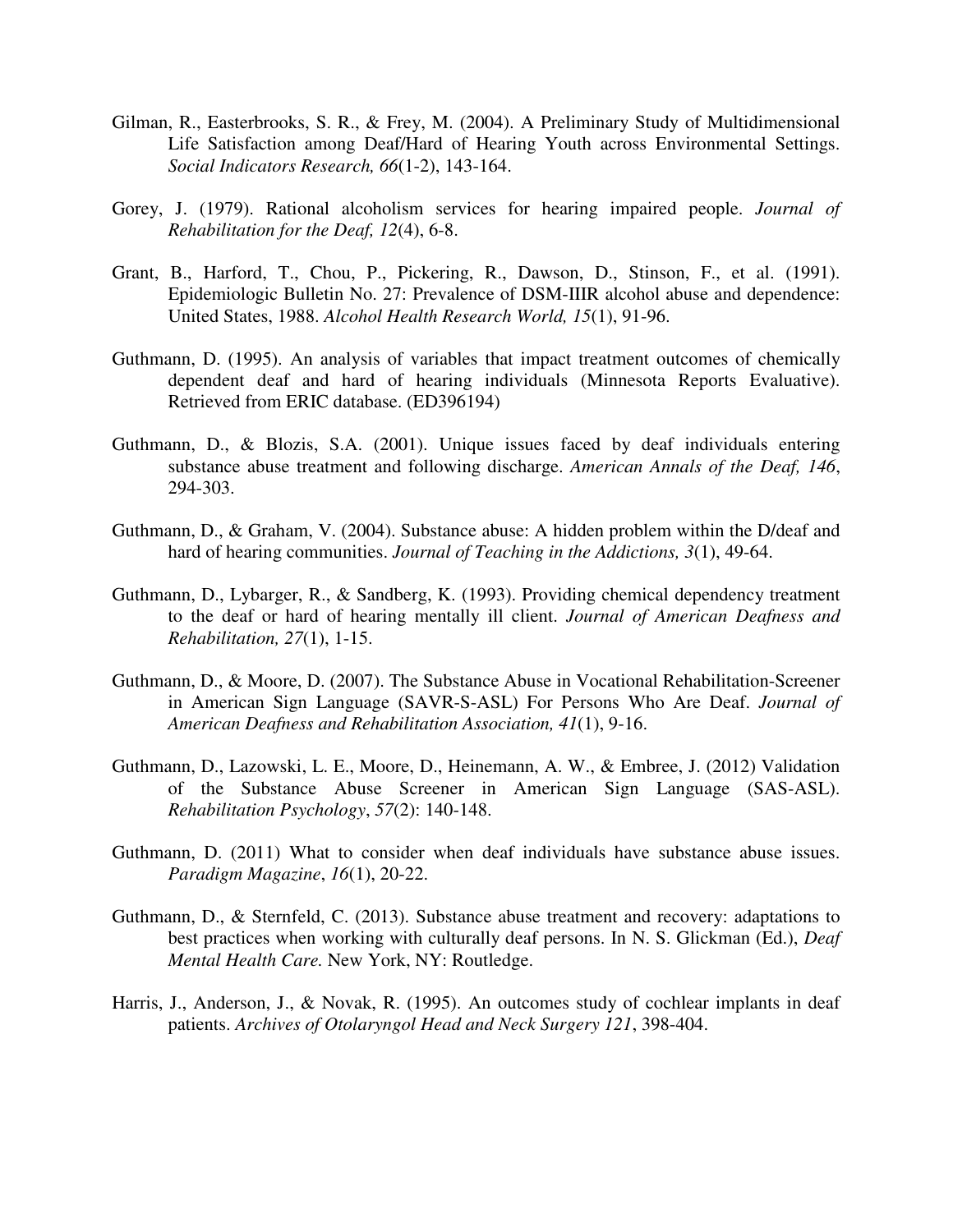- Hintermair, M. (2008). Self-esteem and Satisfaction with Life of deaf and hard-of-hearing people—A resource-oriented approach to identity work. *Journal of Deaf Studies and Deaf Education, 13* (2): 278-300.
- Isaacs, M., Buckley, G., & Martin, D. (1979). Patterns of drinking among the deaf. *American Journal of Drug & Alcohol Abuse, 6*(4), 463-476.
- Kearns, G. A. (1989). Readers exchange: Hearing-impaired alcoholics: An underserved community. *Alcohol Health & Research World, 13*(2), 162-166.
- Lane, K. E. (1989). Substance abuse among the deaf population: An overview of current strategies, programs, and barriers to recovery. *Journal of the American Deafness and Rehabilitation Association, 20*(2), 79-85.
- Leigh, I. (2009). *A lens on deaf identities.* New York, NY: Oxford University Press*.*
- Leigh, I., Robins, C., & Welkowitz, J. (1988). Modification of the Beck Depression Inventory for use with a deaf population. *J Clin Psych, 44*, 728-732.
- Leonhard, C., Mulvey, K., Gastfriend, D. R., & Schwartz, M. (2000). The Addiction Severity Index: A field study of internal consistency and validity. *Journal of Substance Abuse Treatment*, *18*, 129–135.
- Lipton, D. S., & Goldstein, M. F. (1997). Measuring substance abuse among the deaf. *Journal of Drug Issues, 27*(4), 733-754.
- McCarthy, M. (2010). Telehealth or Tele-education? Providing intensive, ongoing therapy to remote communities. *Study of Health Technical Information, 161*, 104-111.
- McCrone, P., & Strathdee, G. (1994, Summer). Needs, not diagnosis: Towards a more rational approach to community mental health resourcing*. International Journal of Social Psychiatry,* Vol. 40, No. 2, 06. p. 79 - 86.
- McLellan, A. T., Luborsky, L., Woody, G. E., & O'Brien, C. P. (1980). An improved diagnostic evaluation instrument for substance abuse patients: The Addiction Severity Index. *Journal of Nervous and Mental Disease, 168*, 26–33.
- Mitchell, R. E. (2006) How many deaf people are there in the United States? Estimates form the survey of income and program participation. *Journal of Deafness and Deaf Education, 11,* 112-119.
- Moore, D., Guthmann, D., Rogers, N., Fraker, S., & Embree, J. (2009). E-therapy as a means for addressing barriers to substance use disorder treatment for persons who are deaf. *Journal of Sociology & Social Welfare, 36*, 75-92.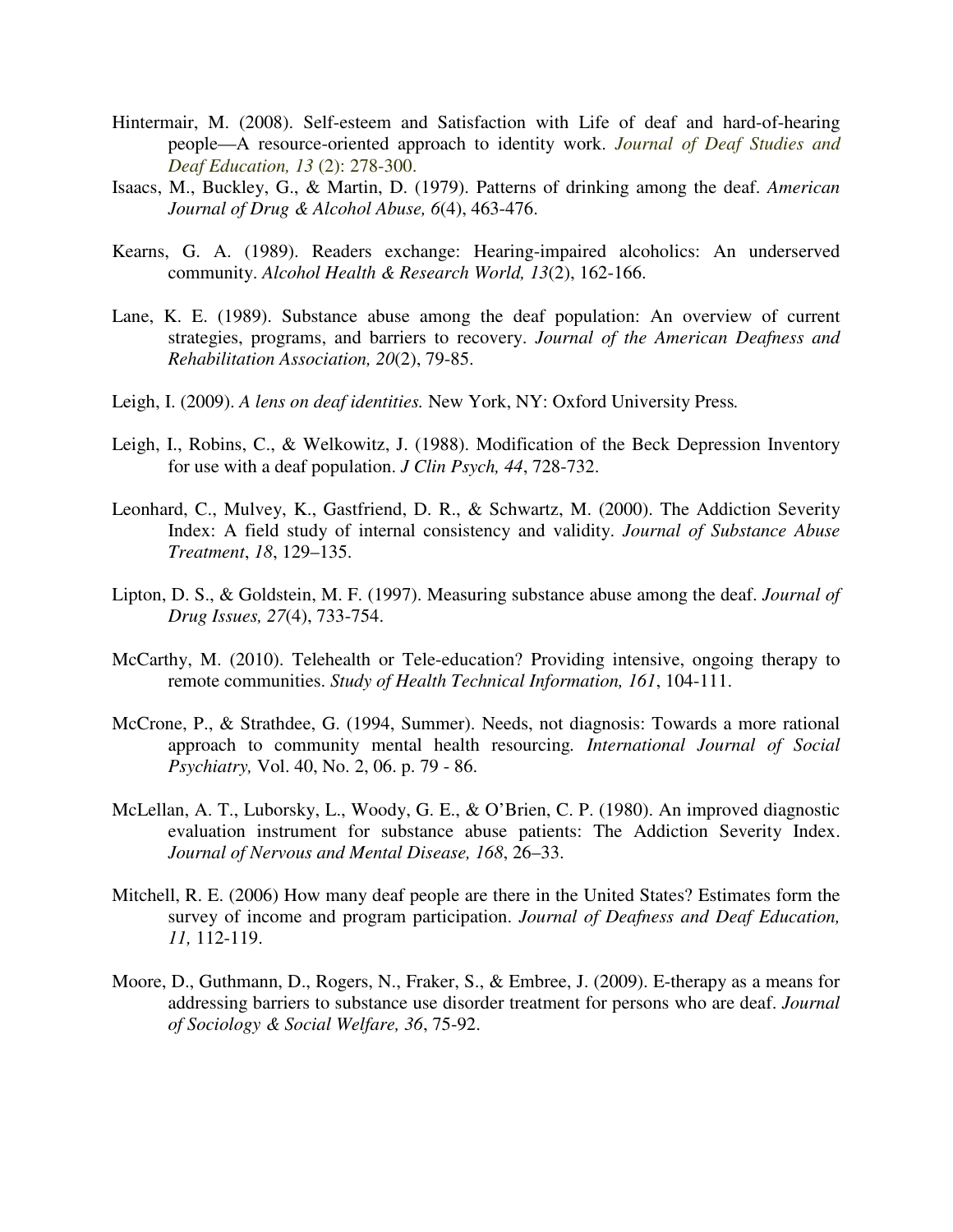- Moore, D., & McAweeney, M. (2006). Demographic characteristics and rates of progress of deaf and hard of hearing persons receiving substance abuse treatment. *American Annals of the Deaf, 151*(5), 508-512.
- Moos, R., Finney, J. W., Federman, B., & Suchinsky, R. (2000). Specialty mental health care improves patients' outcomes: Findings from a nationwide program to monitor the quality of care for patients with substance use disorders. *Journal of Studies on Alcohol, 61*, 704– 713**.**
- Pereira, P. C., & Fortes, P.A. (2010). Communication and information barriers to health assistance for deaf patients. *American Annals of the Deaf, 155*, 31-37.
- Pick, L. (2013). Healthcare disparities in the deaf community. *Spotlight on Disability Newsletter, p. 4434.*
- Pollard, R. Q. (1998). Psychopathology. In M. Marschark & D. Clark (Eds.), *Psychological Perspectives on Deafness: Vol. 2.* (171-197). Mahwah, NJ: Erlbaum.
- Pollard R., & Barnett S. (2009). Health-related vocabulary knowledge among deaf adults (Abstract). *Rehabilitation Psychology*, 54(2), 182-185.
- Power, D., Power, M. R., & Rehling, B. (2007). German deaf people using text communication: short message service, TTY, relay services, fax and e-mail. *American Annals of the Deaf, 152*(3), 291-301.
- Power, M. R., Power, D., & Horstmanshof, L. (2007). Deaf people communicating via SMS, TTY, relay service, fax, and computers in Australia. *Journal of Deaf Studies and Deaf Education, 12*(1), 80-92.
- Pray, J. L., & Jordan, I. K. (2010). The deaf community and culture at a crossroads: Issues and challenges. *Journal of Social Work in Disability & Rehabilitation, 9*(2), 168-193.
- Rendon, M. E. (1992). Deaf culture and alcohol and substance abuse. *Journal of Substance Abuse Treatment, 9*, 103-110.
- Rosen, C.S., Henson, B. R., Finney, J. W., & Moos, R. H. (2000). Consistency of selfadministered and interview-based Addiction Severity Index composite scores. *Addiction, 95*, 419–425.
- Scheier, D. (2009). Barriers to health care for people with hearing loss: A review of literature. *Journal of the New York State Nurses Association, 40*, 4-10.
- Titus, J. C., & Guthmann, D. (2013) Using evidence-based practices with people who are deaf or hard of hearing. *Counselor, 14*(3), 68-73.